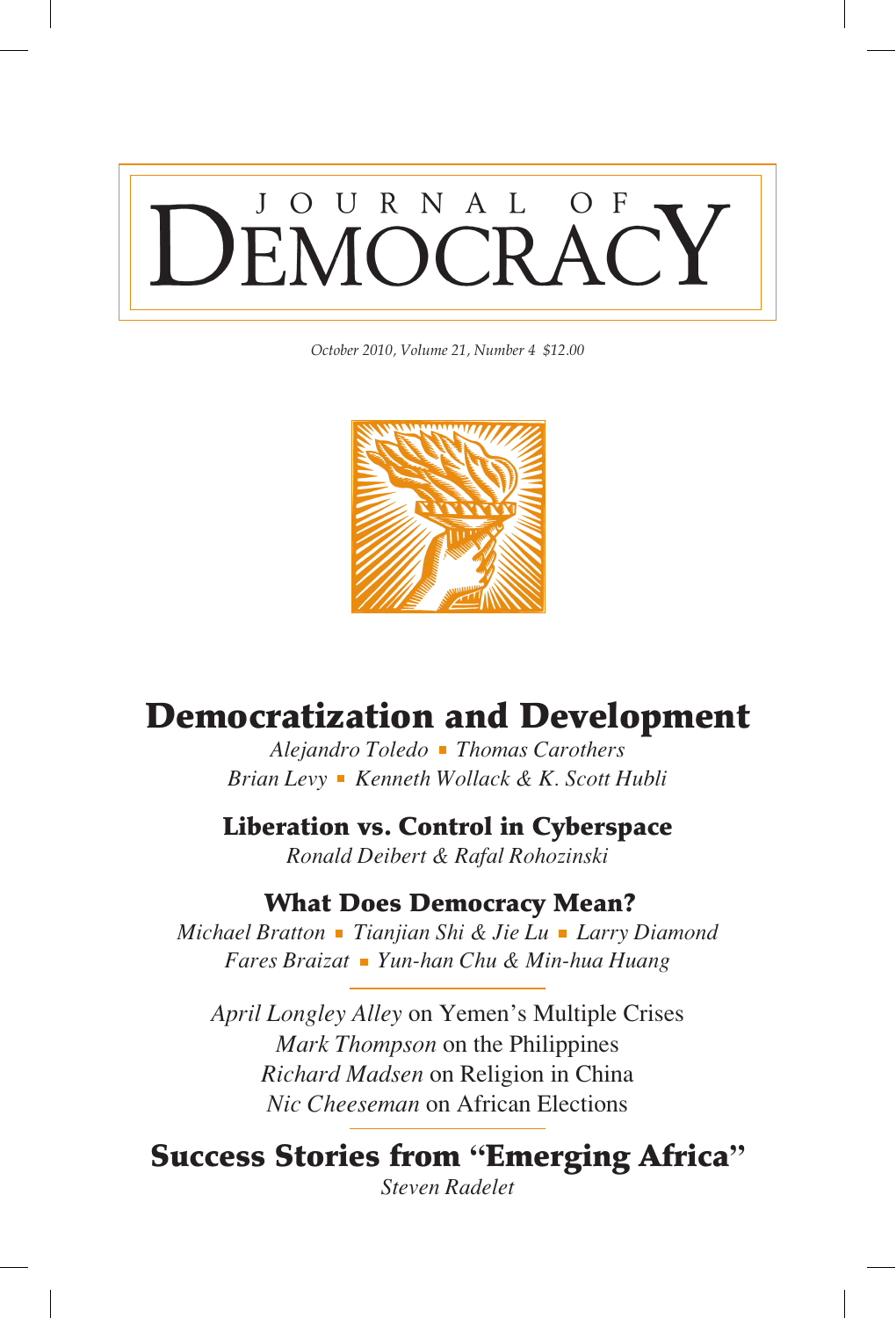## **Democracy Support and Development Aid**

# THE ELUSIVE SYNTHESIS

## *Thomas Carothers*

*Thomas Carothers is vice-president for studies at the Carnegie Endowment for International Peace. He is the author or editor of eight books and numerous articles on democracy promotion. His essay "Democracy Assistance: Political vs. Developmental?" appeared in the January 2009 issue of the* Journal of Democracy.

During the past three decades, international assistance to support democracy and the larger, older domain of development aid have operated side-by-side in some hundred countries around the world. Yet their relationship with each other often has been uncertain and in flux. When democracy aid began playing a substantial role on the international stage in the 1980s, it did so at arm's length from aid for socioeconomic development. Democracy promoters were ambivalent, even wary, about the methods and values underlying development aid, while the attitudes of developmentalists toward this new political-aid endeavor were sometimes even more strongly negative.

The separation began to narrow in the 1990s. Post–Cold War optimism about the apparent triumph of market economics and liberal democracy, as well as about the complementarity of these two goals, gave rise in Western policy circles to the view that an integrated approach to both political and economic development aid might be valuable as well as possible. This new context, as well as programmatic evolution within both communities, prompted democracy promoters to begin building bridges to the socioeconomic side and developmentalists to do the same toward the political.

Those bridges widened in the most recent decade as developmentalists embraced a general imperative of "taking politics into account," while democracy promoters accepted the need to "help democracy deliver." The distinctions between the two practitioner communities blurred, in terms of both organizational boundaries and the activities on the ground. The growing overlap and interconnections between democracy aid and socio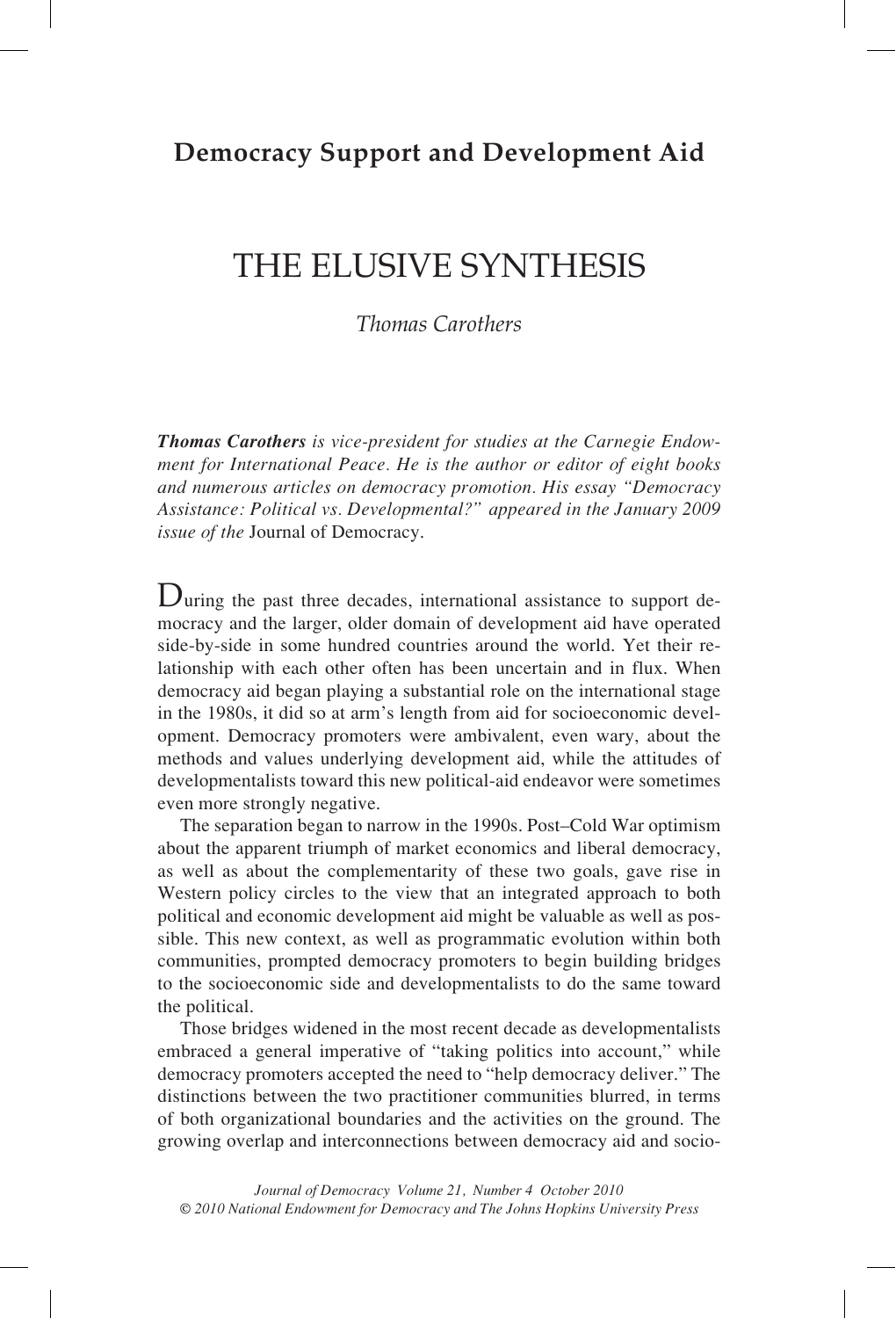economic aid present an analytic puzzle of considerable practical import: Do the growing ties between the two domains constitute a process of integration or even synthesis? What are the most important areas of common ground and the most significant differences? And what are the effects on this ill-defined relationship of recent changes in the broader international context, such as democracy's global woes and the heightened visibility of nondemocratic development success stories?

The initial separation in the 1980s between the emergent international democracy-aid community and the established domain of development aid was in the first place organizational. In the United States, the Reagan administration and Congress calculated that housing the new U.S. democracyaid initiative—the National Endowment for Democracy (NED) and its four core grantees—outside the established machinery of U.S. foreign aid would give that initiative greater flexibility and less political baggage. In the second half of the decade, a small beachhead of democracy aid gained a place at the U.S. Agency for International Development (USAID), but it was largely isolated from USAID's main body of activities. As European democracy aid also started to grow in the 1980s, primarily in Latin America in response to the wave of democratic transitions there, it too was concentrated outside development-aid agencies. European democracy aid was driven mainly by political foundations, above all Germany's *Stiftungen*, which were neither funded nor overseen by development-cooperation bureaucracies.

The initial separation between democracy aid and development aid was not just organizational. It was also conceptual, methodological, and psychological. Democracy promoters conceived of their work as a fundamentally different enterprise from development aid for the simple but powerful reason that its goal was political, not socioeconomic. Moreover, their commitment to the political goal was intrinsic, not instrumental. They regarded democracy not as a means to improve the socioeconomic conditions of poor people but as a good thing in and of itself for all people.

If asked about the relationship of their work to development, most democracy promoters in those early years probably would have expressed the belief that promoting democracy in a country would help it to advance economically. But for many, at least in the United States, this would not have been a major concern, especially because some of the principal targets of such efforts were not poor countries but developed ones like the Soviet Union and its Warsaw Pact allies. Nor would their belief in the economic benefits of democracy have been drawn from empirical research, but rather from the general observation that the world's economically successful countries were democratic, and hence democracy must be good for development. Like the champions of modernization of a generation before, democracy promoters were inclined to assume that, when it comes to economics and politics, "all good things go together."

Democracy promoters were also wary of the developmentalists' attitude toward the role of democracy in developing countries, suspecting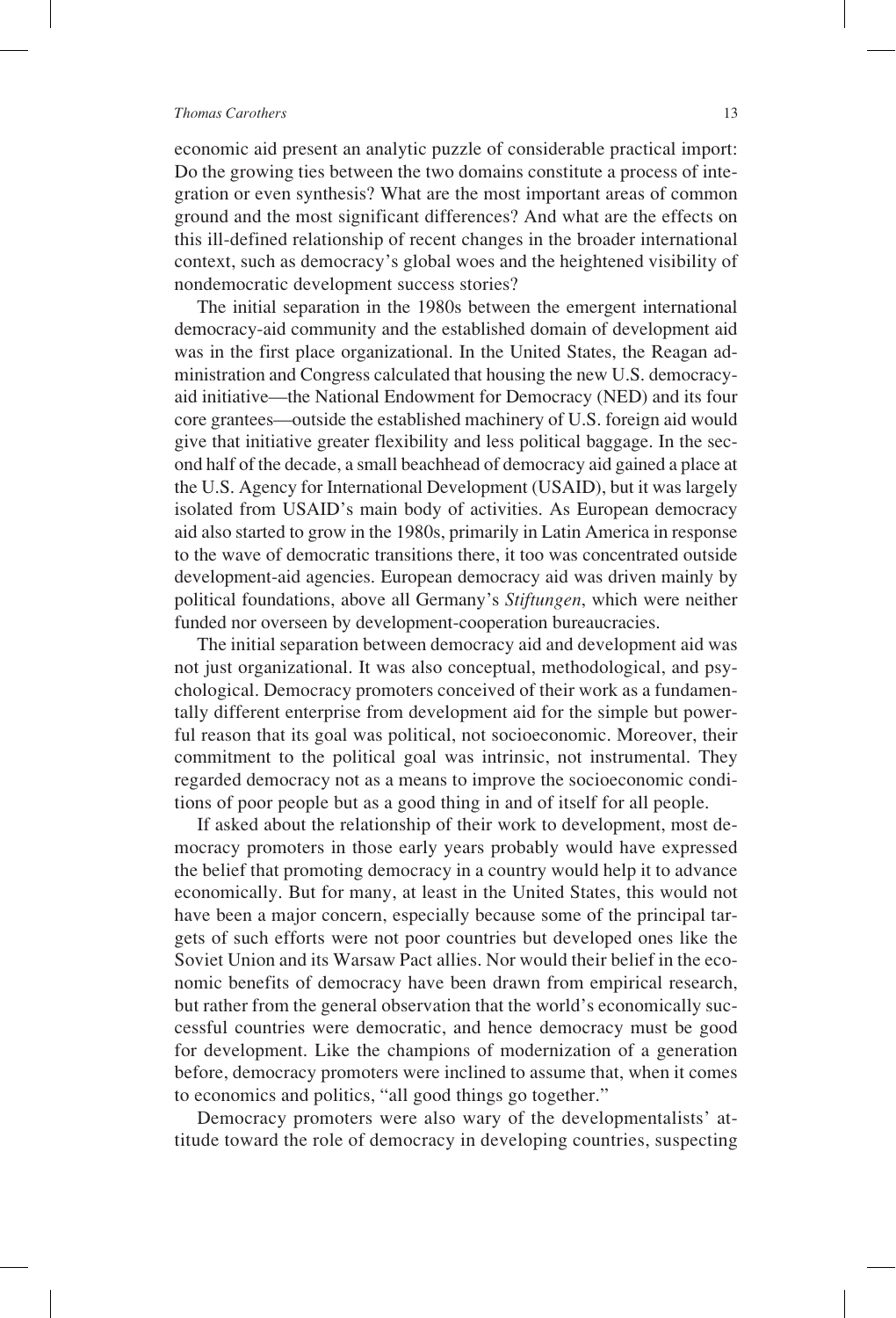(not without cause) that behind the officially apolitical stance of the development community lurked serious doubts about the developmental value of democracy. Many developmentalists, it seemed, were con-

*Developmentalists tended to see democracy in the developing world as a recipe for weak, unstable governments.*

vinced that a sustained dose of authoritarian rule was necessary to get a poor country on a developmental track and that democracy should wait its turn until development had been substantially achieved. That certain countries might not be "ready for democracy"—a sentiment sometimes heard in development circles—was anathema to the democ-

racy-assistance community, which operated according to the contrary credo: that any country, regardless of its socioeconomic level (or ethnic or religious composition, political history, or political culture), can become democratic if enough of its citizens—or even just its political elite—are committed to that goal.

Democracy promoters were also skeptical about the operational habits of development aid, which they saw as too risk-averse and slow moving, bogged down in a bureaucratic miasma of assessments, planning, procurement, and evaluation. They hoped to bring a breath of fresh air to international assistance by being opportunistic, risk-taking, catalytic, and even transformative. The German political foundations, for example, frequently pointed to their dynamic role in the democratic breakthroughs in Spain and Portugal in the mid-1970s as emblematic of how they planned to help democracy in the developing world. U.S. democracy promoters pointed to their quick response to the Philippine "snap" elections of 1986 to show how they could make an impact with minimal funds but maximum flexibility. Democracy promoters also disdained development programs' common pattern of partnering primarily with host-country governments. Democracy promoters saw governments more as the problem than as the solution and sought to challenge entrenched powerholders rather than to bolster them—often by directing aid to nonstate actors, whether citizen groups, political parties, or independent media.

Democracy promoters also tended to have different professional backgrounds from developmentalists. Democracy-aid groups were not staffed by calculator-wielding economists, muddy-shoed former Peace Corps localists, or grizzled technical experts on fertilizers, irrigation systems, and rural road-building. They were political types—party activists, political consultants, legislative staffers, civic organizers, or lawyers. On the U.S. side at least, many democracy promoters had little on-the-ground foreign experience, foreign-language expertise, or firsthand knowledge of other political cultures. They felt qualified to promote democracy abroad because of their ardent belief in the value of democracy and their direct experience with it at home.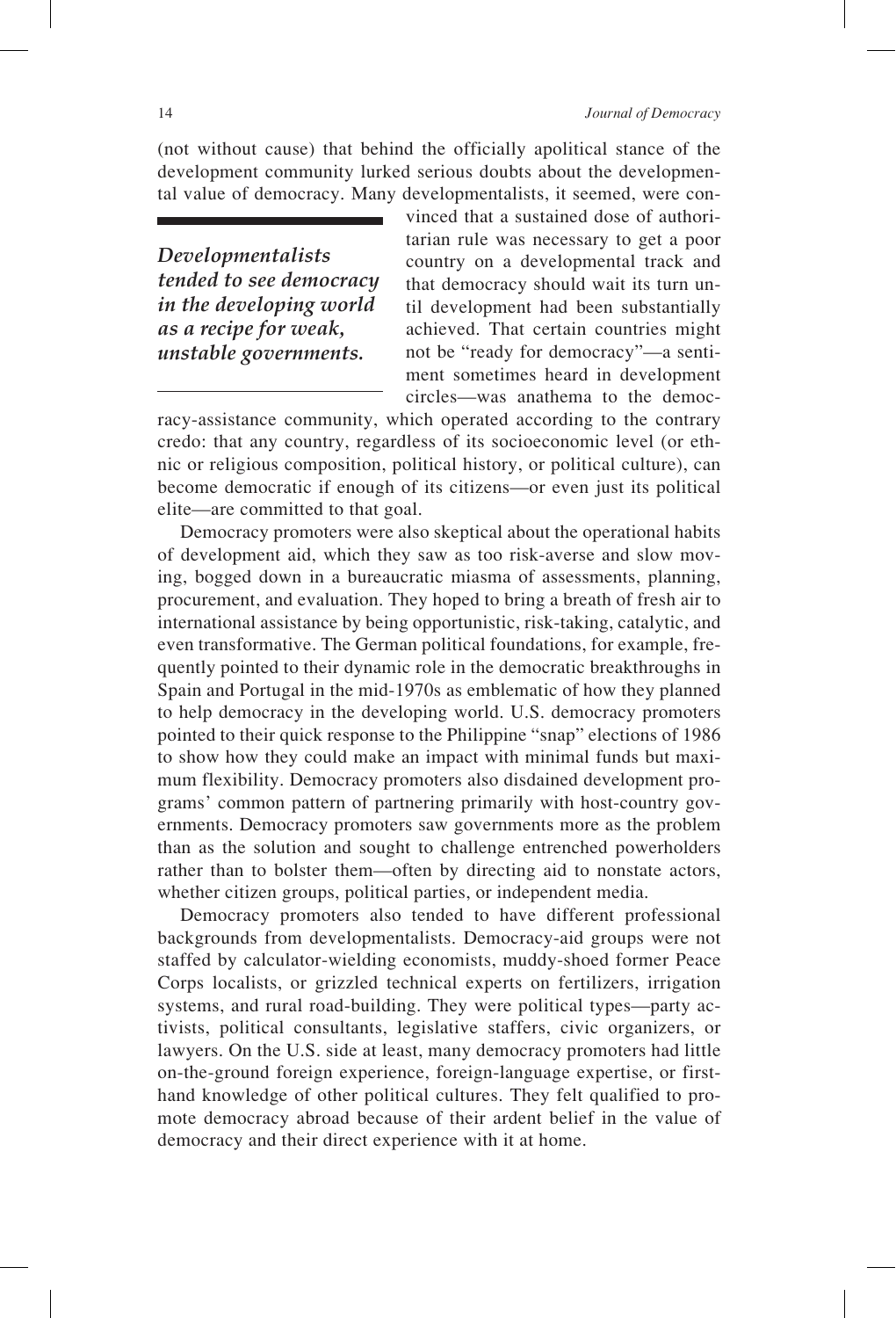Of course, even in these early years democracy aid was not completely divorced from socioeconomic issues. Two of the NED's core grantees, for example, had a socioeconomic perspective: The Center for International Private Enterprise supported civic-minded business associations and pro-reform think tanks as a way to foster links between market reform and democratization. The Free Trade Union Institute (later renamed the American Center for International Labor Solidarity) supported labor unions out of a conviction that stronger unions would produce interrelated socioeconomic and political benefits. The European political foundations did at times tie their party-strengthening efforts to developmental objectives such as better economic policy making. On the whole, however, the democracy-aid community maintained a palpable attitude of separation toward the domain of development aid.

Developmentalists had their own serious doubts about—and a clear inclination to stay away from—the democracy-aid enterprise that they saw springing up around them. They had a deep aversion to politicizing aid, rooted in the fear that the cooperative, often cozy relationships they nurtured with the governments of developing countries (many of which were autocracies) would be jeopardized by politically intrusive aid programs. In the Cold War context of those years, sensitivities about political interventionism were high in the developing world. While the overall project of Western foreign aid was of course deeply political in a larger sense, developmentalists insisted on a nonpolitical framing of their approach on the ground.

Moreover, ambivalence in development-aid circles about the value of democracy for development was common. Belief in sequencing—the idea that democracy should wait until socioeconomic development was substantially accomplished—was widespread, as was a preference for a political strong hand. Developmentalists tended to see democracy in the developing world as a recipe for weak, unstable governments that would be unable to resist popular pressure for distributive, fiscally lax economic policies or to impose the harsh austerity measures that market-reform strategies often required.

Developmentalists also were uncomfortable with democracy aid because they lacked knowledge and understanding of politics. Politics involved a world of institutions, processes, and people very different from those with whom they were used to working. It seemed a messy, murky domain riddled with ideology, irrationality, and corruption.

This wariness was common not only in the mainstream of development aid but also among its internal challengers—the "participatory development" advocates who were critical of the market-reform orthodoxy and advocated instead grassroots development and local participation. Although critical of the mainstream developmentalist preference for working with national powerholders, this camp saw the democracy-aid enterprise as the sharp political edge of a U.S.-led drive for exploitive control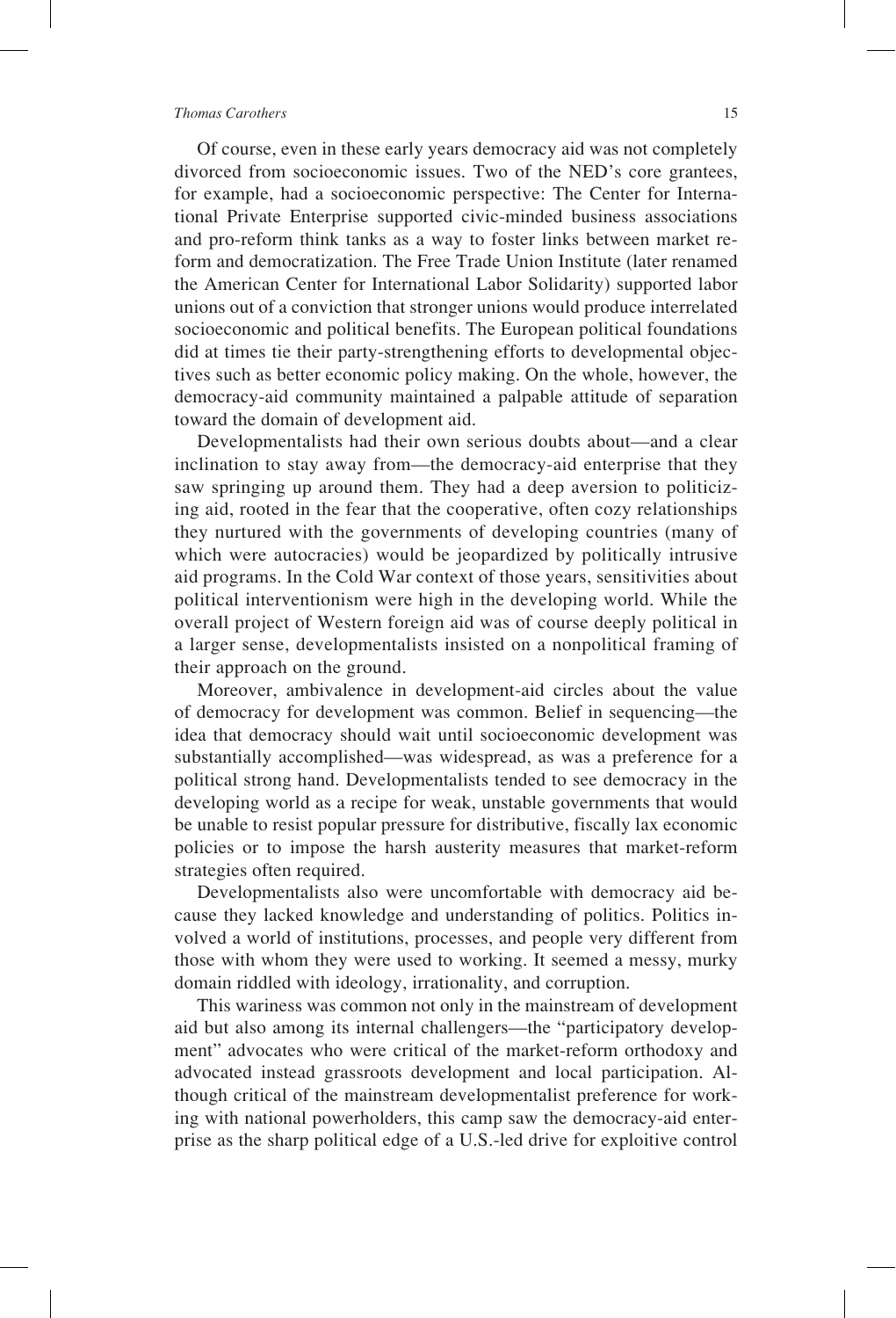of the developing world, and they disapproved of democracy promoters' alleged embrace of a formalistic, proceduralist model of democracy that lacked a firm commitment to socioeconomic justice.

#### **A Developmental Opening**

In the 1990s, international democracy aid expanded significantly in funding levels, the number and range of organizations involved, types of programs, and countries targeted. This expansion, together with a broadened programmatic menu arising from the changing landscape of attempted democratic transitions, laid the foundation for a tentative bridge from the democracy-aid community toward the development domain.

The growth of democracy aid in the 1990s was mainly a response to the accelerating spread of democracy. As dozens of authoritarian regimes fell in Latin America, Central and Eastern Europe, the former Soviet Union, sub-Saharan Africa, and Asia, public and private actors in the West and international institutions hurried to support possible transitions to democracy. The end of the Cold War geostrategic rivalry in the developing world fueled the expansion of democracy support by reducing sensitivities about cross-border political aid both within recipient societies and among Western policy actors.

Existing organizations specializing in democracy work expanded and new ones were founded, such as Britain's Westminster Foundation for Democracy, the Stockholm-based International Institute for Democracy and Electoral Assistance (International IDEA), the OSCE's Office for Democratic Institutions and Human Rights, and the Organization of American States' Unit for the Promotion of Democracy. Yet a considerable share of the expansion, at least in financial terms, came from some bilateral-aid agencies and a few international financial institutions that started to allocate significant funds to democracy programming. USAID became a large funder of democracy aid in the 1990s, with its spending on democracy and governance programs leaping from around US\$100 million a year at the start of the decade to more than \$600 million by 2000. Other bilateral-aid agencies, primarily in northern Europe, along with the European Commission also began devoting funds to such work.

As donor organizations that had traditionally concentrated on socioeconomic aid added democracy programming to their portfolios, they tended not to integrate such work with their main activities, instead creating separate units staffed by a small cadre of democracy-focused specialists. Thus their entry into the field represented an expansion of the democracyaid community into new organizational territory more than an integration of democracy and development programs on the ground. The grantees receiving these democracy funds increasingly had to fit their work into the bureaucratic forms that such donors required—the more systematic design, planning, implementation, and evaluation of "projectized" aid that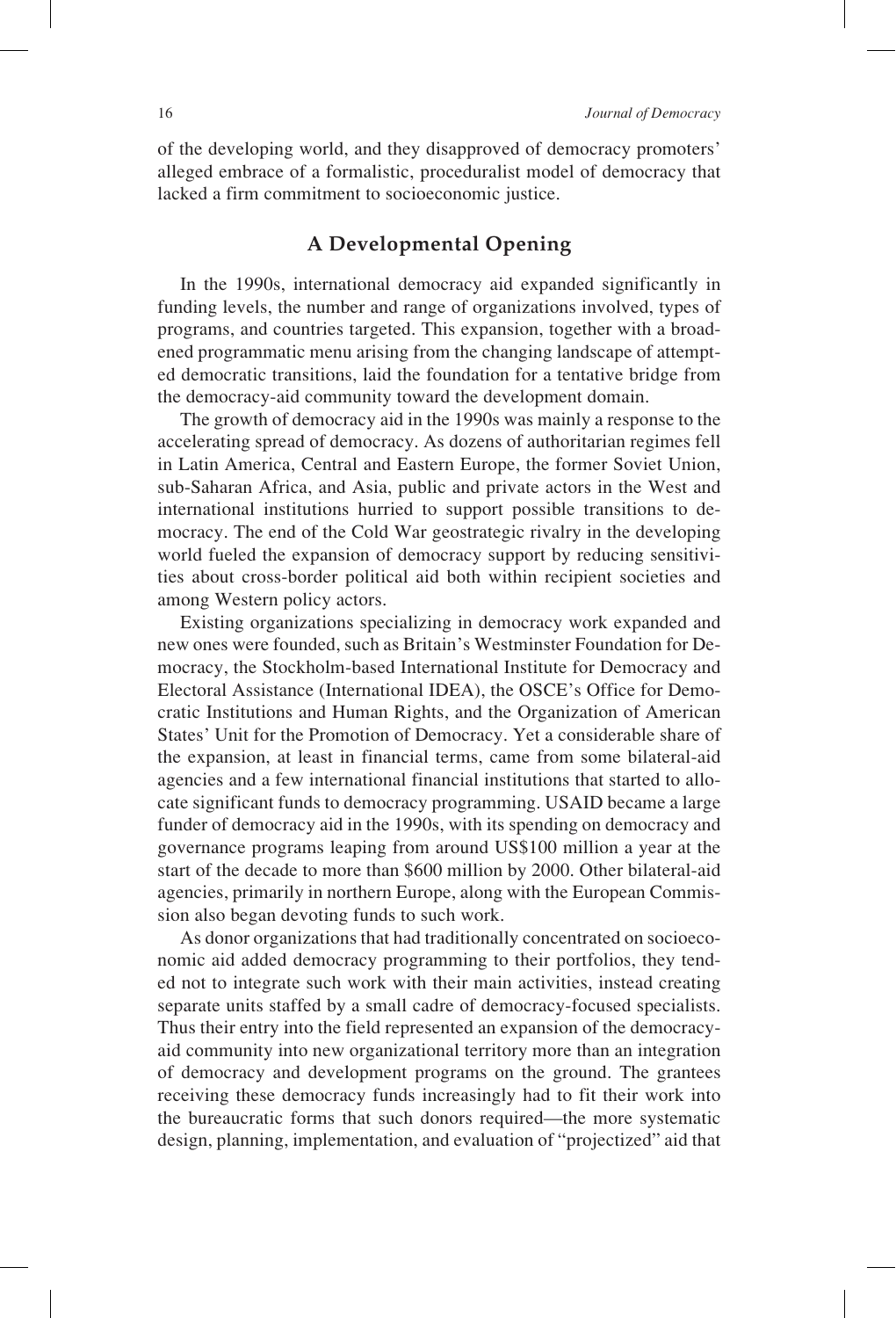democracy promoters had initially tried to avoid. Some democracy-aid groups resisted putting their distinctive methods through a "developmental sieve," while others adapted.<sup>11</sup> For-profit development-consulting firms, both in the United States and Europe, successfully competed for some of this new funding, carrying out democracy programs alongside their socioeconomic work, thus further blurring the operational and organizational lines between the democracy and development-aid communities.

This developmental coloring of parts of the democracy-aid realm was reinforced by programmatic changes related to the progress of democratic transitions. In the 1980s, democracy-aid providers saw their central challenge as helping to foster initial transitions away from authoritarian rule. In the 1990s, after many such transitions had occurred, providers were now faced with helping newly elected governments to achieve longerterm democratic consolidation. The earlier focus on bolstering political freedom and competition—through support for human-rights activists, nascent political parties, election observation, and democratic civic education—broadened accordingly.

One important set of additions relating to democratic consolidation comprised efforts to strengthen newly democratic countries' state institutions, primarily those considered useful for rebalancing political power away from overweening executive authority—notably, legislatures, judiciaries, and local governments. Governance-focused democracy programs aimed to make these institutions more effective in their democratic roles, fostering legislatures that represented citizens' interests and judiciaries that upheld basic political and civil rights. At the same time, however, these institutions were engaged on many socioeconomic fronts. Thus democracy-aid programs devoted to these institutions inevitably began intersecting with socioeconomic issues. For example, local-government– strengthening programs intended to help mayors or local councils respond better to citizen demands naturally delved into issues such as service delivery and revenue allocation.

A second area of growth tied to democratic consolidation was civil society development. Here, too, the purpose was to augment the sector's prodemocratic functions by helping citizens to hold governments accountable and fostering more active civic participation. Yet socioeconomic issues inevitably made themselves felt in this domain as well. Local civil society organizations that attracted democracy aid for their work on accountability and transparency often sought to advance any number of social or economic causes, from reducing domestic violence and child malnutrition to improving budgetary oversight and other anticorruption controls.

The democracy-aid community's opening toward development in the 1990s was only tentative. As a result of the new involvement by bilateralaid agencies and international organizations, some democracy programs took on operational features deriving from development aid and a broader programmatic menu that intersected frequently with socioeconomic is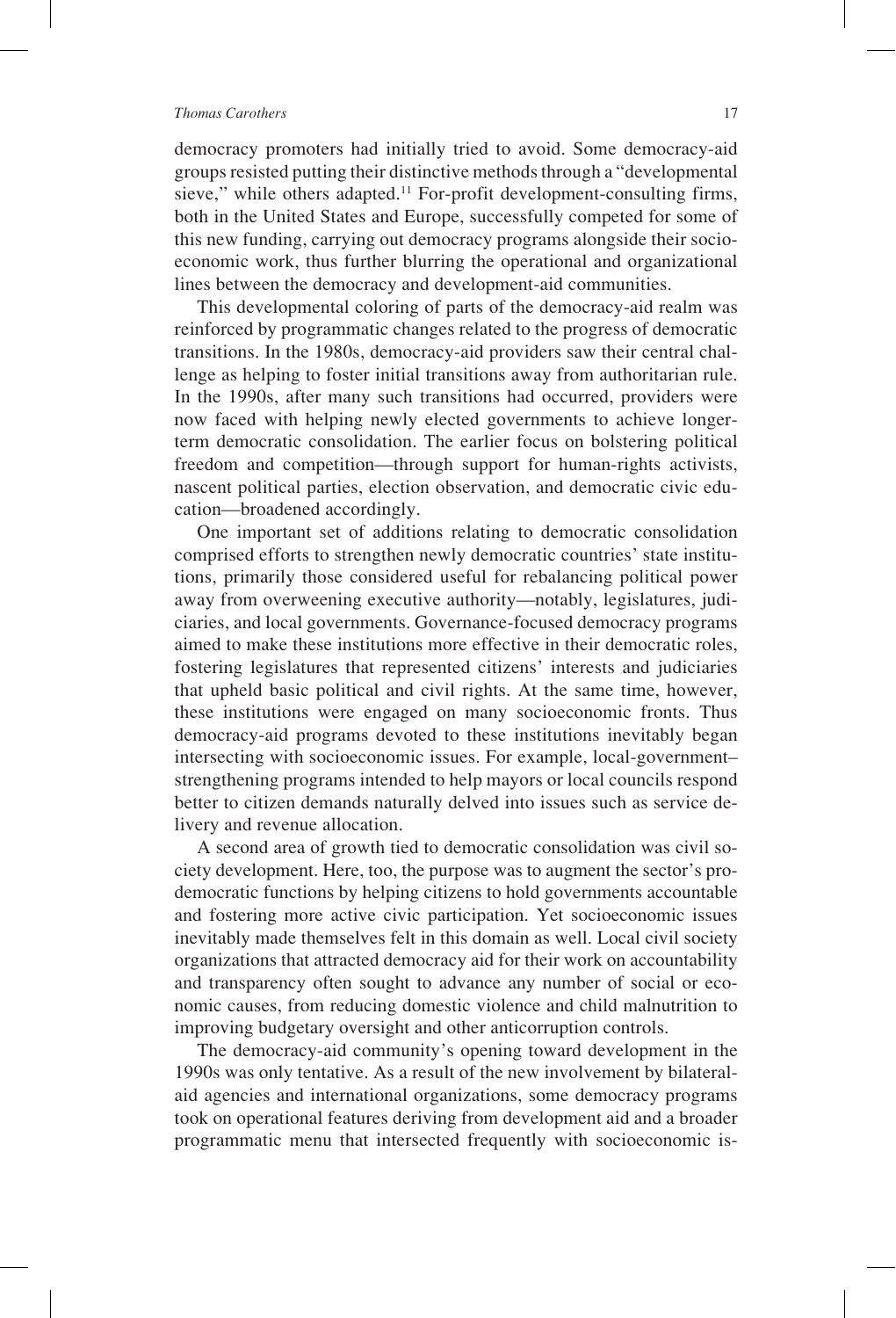sues. Yet this new developmental substream within the democracy-aid community largely represented a variation in methods and programmatic emphasis rather than a revision of such core underlying assumptions as the belief in the intrinsic value of democracy for all developing countries.

#### **Across the Line**

The recent halt in democracy's global expansion, which some analysts have characterized as a "democratic recession," has pushed democracy promoters to go further in addressing socioeconomic concerns. Although a complex mix of factors lies behind democracy's sobered state, one factor that has especially caught the attention of democracy promoters is the possibility that poor socioeconomic performance puts new democracies at risk. Citizens who fail to see tangible benefits from democratic rule may lose faith in democracy and embrace nondemocratic alternatives. Various cases seem to present warning signs—from populist South American leaders of uncertain democratic fidelity who win elections due to citizen frustration over socioeconomic woes to the apparent contentment of Russian citizens with the authoritarian slide under Vladimir Putin.

This specter has translated into a new imperative for democracy promoters: exploring how democracy aid can be designed to help shaky governments improve the everyday lives of the majority of their citizens. For example, in 2005 the National Democratic Institute (NDI)—a mainstay of the democracy-assistance community—launched the initiative "Helping Democracy Deliver." The NED has recently sponsored several forums on how to connect democracy support more directly to development issues. International IDEA has added a new line of work on "democracy and development." The Finnish party-aid organization Demo Finland recently hosted an international workshop to examine how democracy programs can advance development goals.

These and related initiatives look for ways to connect the traditional political core of democracy assistance—programs supporting political freedom, multiparty development, and pluralistic competition—to socioeconomic objectives. NDI, for example, has tried to incorporate a socioeconomic angle into a political-party–strengthening program, seeking to incentivize Peruvian political parties to develop concrete policy approaches to reducing poverty in that country. The International Republican Institute (IRI) stresses to the political parties with which it works that opinion polling provides not just a campaign thermometer, but also a valuable means to understand better the day-to-day socioeconomic concerns of citizens and possible ways to address them. International IDEA is examining how the processes and institutions of democratic accountability can also be understood as mechanisms that can contribute to better socioeconomic outcomes, such as improved service delivery.

Democracy-aid organizations both in Europe and the United States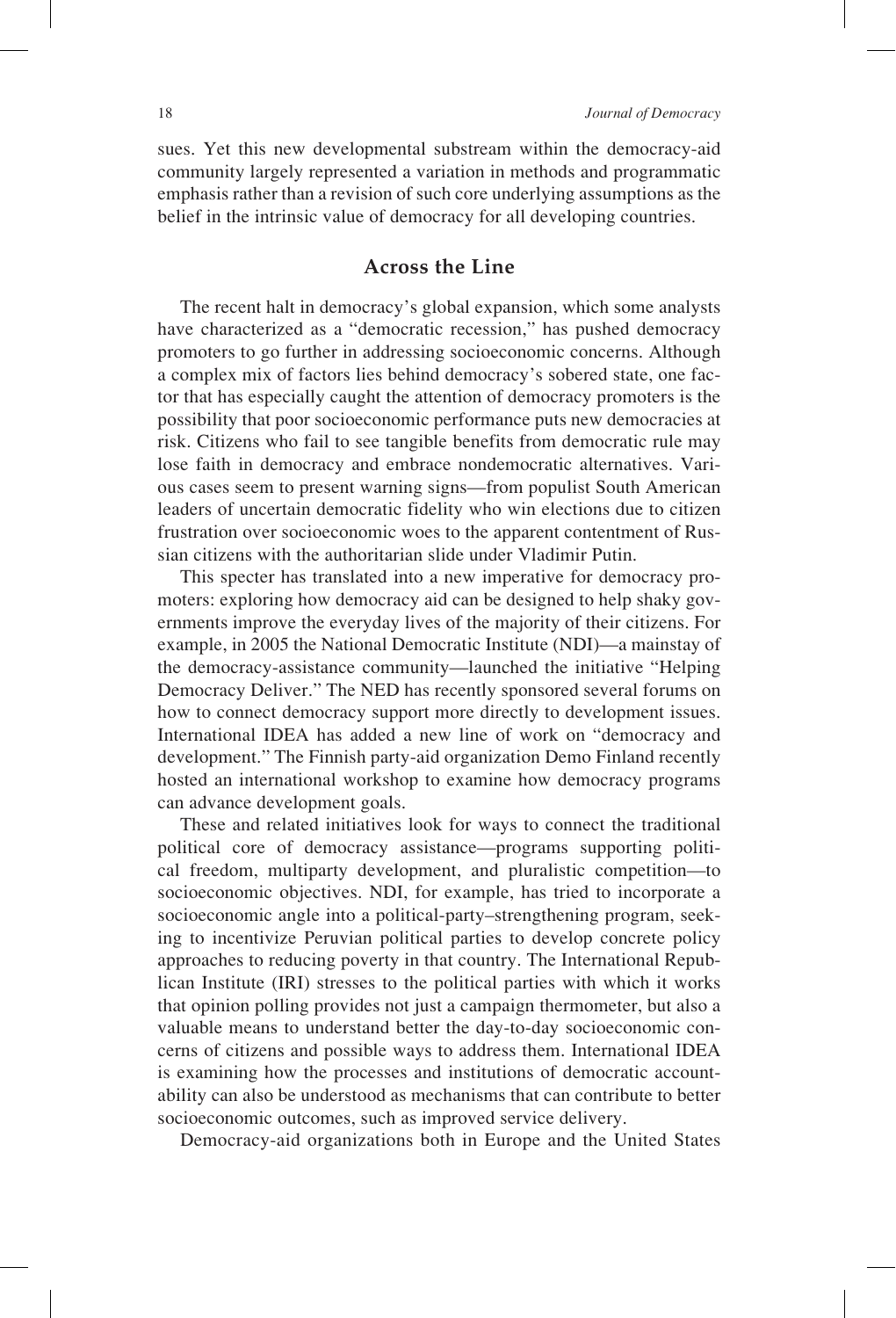are pushing mainstream development-aid organizations such as the World Bank to view democratic inclusiveness as a potential asset in developmental agenda-setting with host-country governments. They urge developmentalists to make room for opposition political parties and parliaments in such consultations, arguing that full democratic deliberation better anchors development programs in society. Such efforts are part of a broader effort by different parts of the democracy-aid community to make the case to developmentalists that democratic debate, pluralism, and competition can bolster rather than obstruct effective socioeconomic policy making.

Some democracy specialists in bilateral-aid agencies are pushing these agencies to tear down internal walls between democracy and development work by integrating insights and approaches from democracy and other politically related programs into such traditional core sectors of socioeconomic aid as health, agriculture, and education. The Swedish International Development Agency (SIDA) has been a leader in this regard through its embrace of a "rights perspective" that integrates an emphasis on both political and civil rights as well as economic and social rights into its development work.<sup>2</sup> In Kenya, for example, SIDA redesigned its country program to integrate political as well as social and economic rights, principles, and methods into programs across a host of traditional aid sectors.

Under the rubric of "cross-cutting programs," USAID is starting to infuse its socioeconomic assistance with democracy-related perspectives. The USAID mission in Guinea, for example, launched an integrated program in 2006 that put its work on health, education, agriculture, and natural-resource management within a democracy and governance framework. On the ground, this entailed helping Guinean policy actors to employ such tools as political messaging, coalition-building, and polling to strengthen their socioeconomic work, as well as treating political corruption as a central entry point for tackling socioeconomic challenges.3 The U.K. Department for International Development (DFID) has been focusing on political settlements—what they consist of and how they can be achieved or strengthened—as a way to address the root causes of socioeconomic shortcomings in fragile states.<sup>4</sup>

Not all parts of the democracy-aid community back the effort to build a wider bridge to the domain of socioeconomic development. For many democracy-aid providers, socioeconomic development remains *terra incognita,* with areas such as public health and agriculture dauntingly unfamiliar and requiring technical expertise that they lack. Democracy promoters feel confident that democratic progress—whether in the form of greater women's political empowerment, more responsive legislatures, or feistier independent media—will be good for socioeconomic development. Yet they have only begun to turn this deep, instinctive faith into empirically based propositions that will be persuasive to traditional devel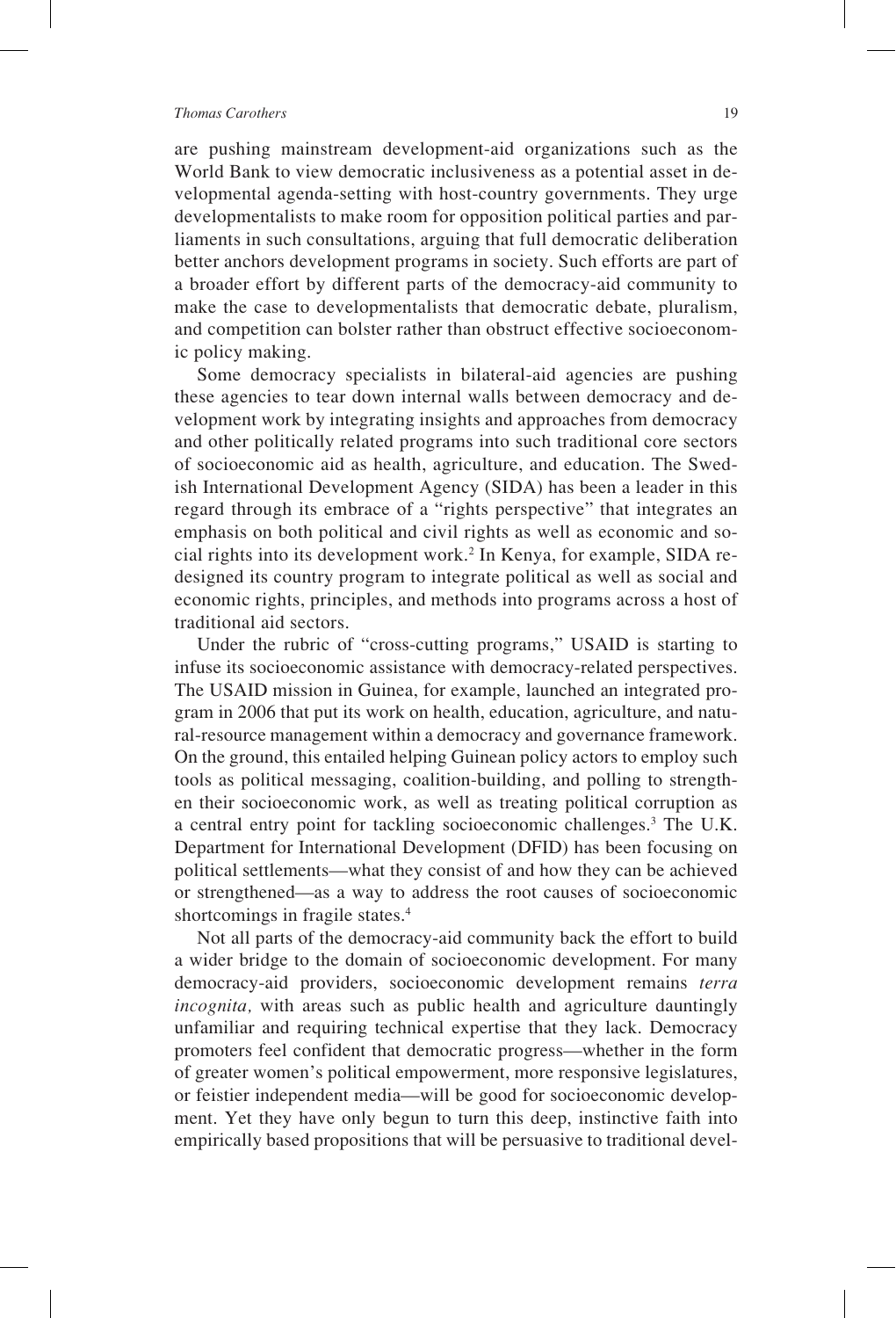opmentalists, the great majority of whom remain skeptical about a causal link between democratization and socioeconomic progress.<sup>5</sup>

Furthermore, the push to integrate democracy work with socioeconomic aid is tempered by countervailing concerns. Some democracy promoters worry that it will result in the relatively small pond of democracy aid being drained into the much larger lake of development aid. Maintaining a clear separation between the two may be necessary, in their view, to ensure that aid providers remain committed to supporting democracy as an end in itself, regardless of its relationship to development. Some democracy promoters worry that integration efforts may end up serving as an excuse for donors to take a soft line toward governments that strangle democracy but promise to be serious about development. They fear that donors will use politically unassertive programs such as support for procedural reforms on budgetary transparency as evidence of their commitment to democracy, and that this will undercut efforts by democracy promoters to engage more robustly.

#### **The Governance Bridge**

At the same time that the democracy-aid community began reaching out to the socioeconomic side, the development-aid domain began building a bridge toward the political side. A key driver has been the progressive acceptance within development-aid circles that improving governance in developing countries is a valid and important developmental concern. With governance has come politics, albeit slowly.

The emergence and gradual adoption of governance as a focus of socioeconomic aid is a long, complex tale that can only be briefly summarized here.<sup>6</sup> Attention to the negative consequences of weak public sectors in developing countries began rising in the 1980s in development-aid organizations, especially the World Bank. A 1989 World Bank report on Africa highlighted governance failures, including systemic corruption, as a principal cause of Africa's persistent underdevelopment.7 Concern at the Bank and other development organizations about the sensitive political implications of focusing on governance kept this new thinking on a slow track. In the 1990s, however, attention to governance increased for several reasons.

After putting much pressure on developing-country governments to adopt structural-adjustment policies and shrink their states, the mainstream development community came to the realization that market-reform policies required competent state institutions to formulate and implement the necessary policies. As Moisés Naím argued in an influential 1994 article in these pages, the second stage of the market-reform agenda needed to be institution-building: "Sustaining and deepening the positive changes brought about by the turn to the market will require states to increase their technical and managerial capacities far beyond present levels."8 The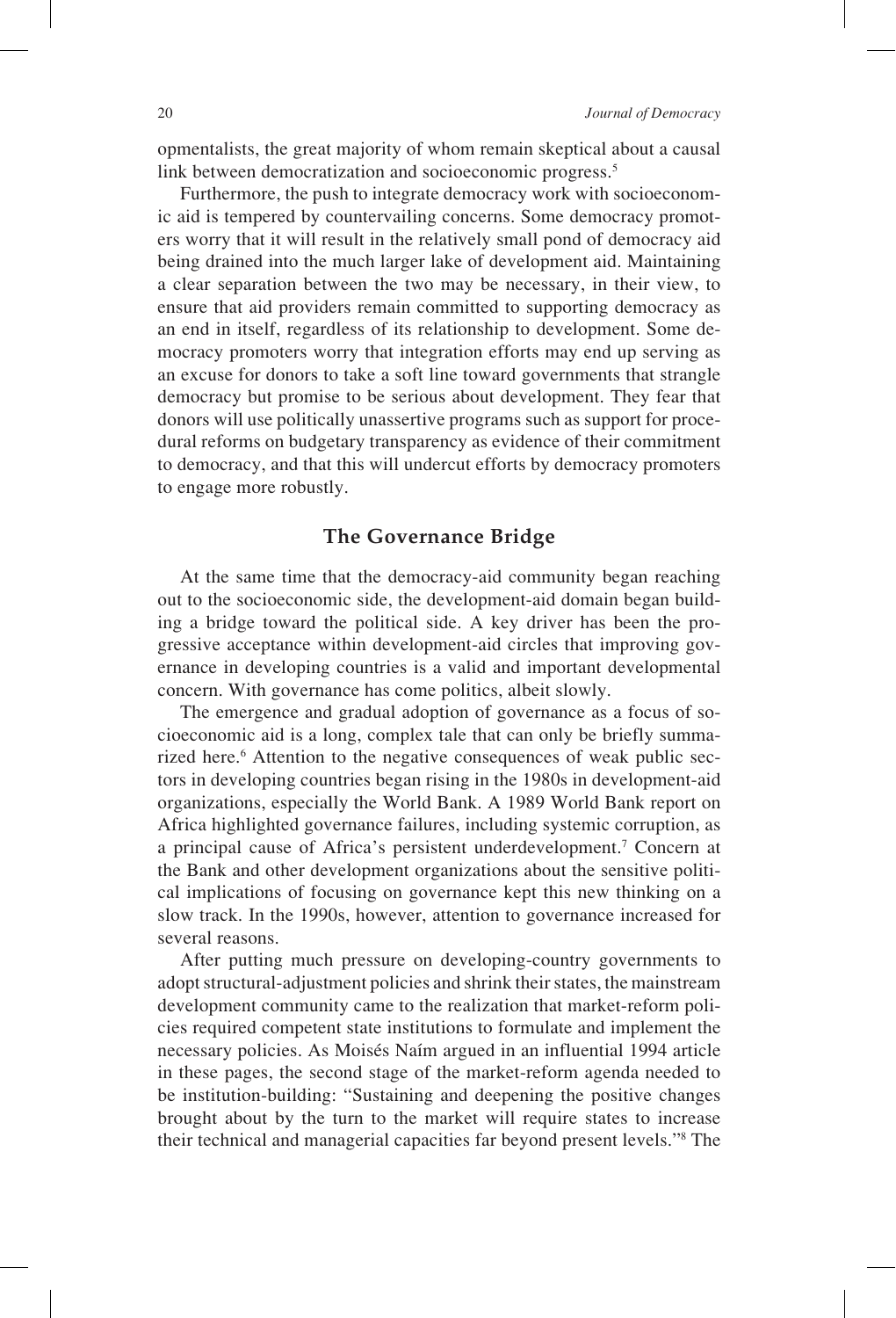development community began to move away from its earlier strictures about the need for shrinking states. Whether under the label of "statebuilding," "institution-building," or "promoting good governance," development-aid organizations began helping developing countries to build the capacity of their main governing institutions.

Fueling this surge of attention to governance was a new openness in development-aid circles to addressing corruption. James Wolfensohn became head of the World Bank in 1995 and soon reversed the Bank's longstanding avoidance of the corruption issue, placing it squarely on the agenda—both within developing countries and within development-aid itself. A flood of new anticorruption programs funded by the Bank and other development organizations ensued, usually focused on institutional reform.

In keeping with their deeply entrenched habit of political avoidance, when developmentalists began constructing governance programs they did so in relatively technocratic, apolitical ways. They concentrated on a narrow band of technocratic state institutions and functions, primarily those relating to public-sector financial management. They defined a limited set of goals, above all efficiency and competence. And they employed technocratic methods for achieving them, especially the transfer of technical skills and knowledge through training. As Catherine Weaver writes in her analysis of the evolution of the World Bank's governance agenda, "[E]veryone knew in the 1990s that the governance-related reforms were neither apolitical nor particularly conducive to technical assistance. Yet . . . no one dared to use the 'p' [politics] word."<sup>9</sup>

## **Taking Politics into Account**

The limitations of this technical approach to governance quickly became apparent—troubled judiciaries that used aid to upgrade their casetracking software but continued to dispense injustice, governmental anticorruption commissions launched with fanfare only to prove hollow shells, civil-service training programs that made no dent in underlying structures of patronage and clientelism. In response, developmentalists have in this decade begun more openly acknowledging and addressing the political nature of the governance challenge in developing countries.

Governance programming (or "state-building" or "institution-building," depending on the aid organization) has evolved to reflect this change in outlook. It has extended to a wider range of institutions, including some that are more clearly political, such as parliaments. It has gone far beyond the initial focus on public-sector finance to cover a wide range of publicpolicy issues. Developmentalists have also broadened their concept of good governance, defining it in terms not just of efficiency but of more political concepts such as responsiveness and accountability. And they have augmented their methods, looking for different ways beyond training to change the behavior of government officials. To this end, they have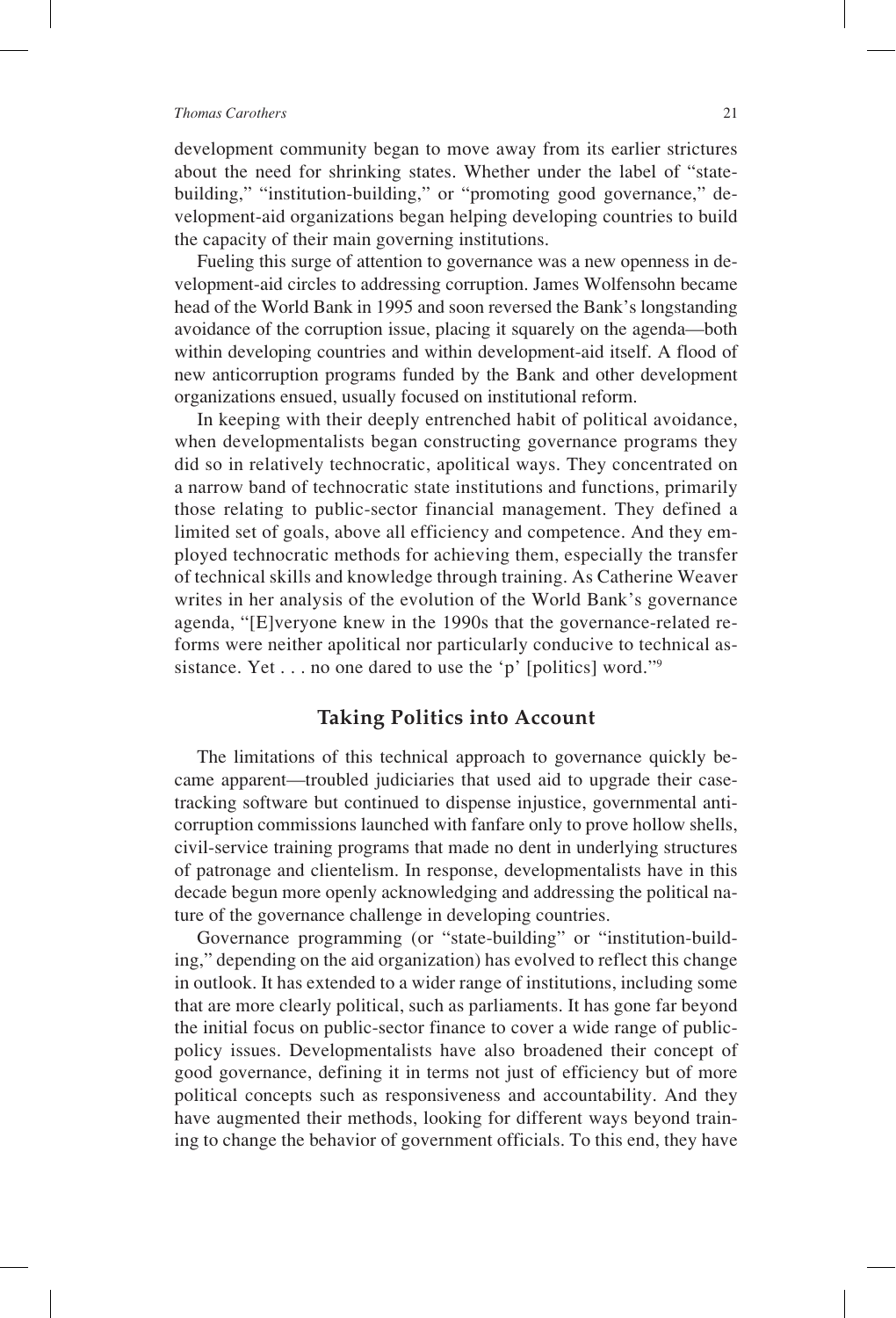developed a new stream of efforts to support citizen groups that exert pressure on state institutions for better governance.

To help provide analytic guidance for this broader, more openly political perspective within socioeconomic aid, donor organizations have built new assessment tools. These use political-economy methods to assess the underlying political realities that shape development contexts, especially to identify political constraints on reform. USAID launched a "governance assessment framework" in 2000. There followed DFID's "drivers of change" studies, SIDA's "power analysis" work, the Dutch foreign ministry's "strategic governance and corruption analysis," and the World Bank's political economy analyses. In the past several years, these organizations have increasingly been using these tools as an analytic foundation not simply for governance programming but for programming in all areas of development work.

An additional impetus pushing developmentalists to take politics more fully into account was the emergence of postconflict or conflict-affected states as a significant category for development aid—whether Mozambique, Cambodia, Liberia, and El Salvador in the second half of the 1990s or Iraq, Afghanistan, Somalia, and Sudan in this decade. In such contexts, attempting to offer significant support for social and economic reconstruction without significant attention to the underlying political context is clearly senseless. For DFID, for example, assisting states coming out of or hovering on the edge of violent conflict ("fragile states") has been a major driver of its incorporation of political perspectives into its development work.

This growing movement by the development community to "take politics into account" has fostered some direct and indirect linkages with democracy aid. As developmentalists have broadened their governance goals to embrace more politically normative criteria such as responsiveness, accountability, and transparency, the line between good governance as a nonideological concept and good governance as an intrinsically democratic concept has become very thin indeed. Some traditional socioeconomic-aid actors, such as the UN Development Programme, have pushed across that line, adopting "*democratic* governance" as their goal. Others, such as the World Bank and the Asian Development Bank, have stayed on the other side of that line, eschewing the explicitly political adjective. USAID straddles it—housing some of its governance work within its Office for Democracy and Governance and the rest in its Bureau for Economic Growth and Trade.10

Viewed from the ground up, governance programs mounted under a socioeconomic umbrella are sometimes distinguishable from governance programs carried out under the rubric of democracy. Parliamentary-aid projects designed as socioeconomic aid, for example, tend to emphasize such financial or technical issues as budget oversight, whereas parliamentary projects designed by democracy promoters might focus instead on constituency relations or the role of parties in parliaments. A judicial program with a so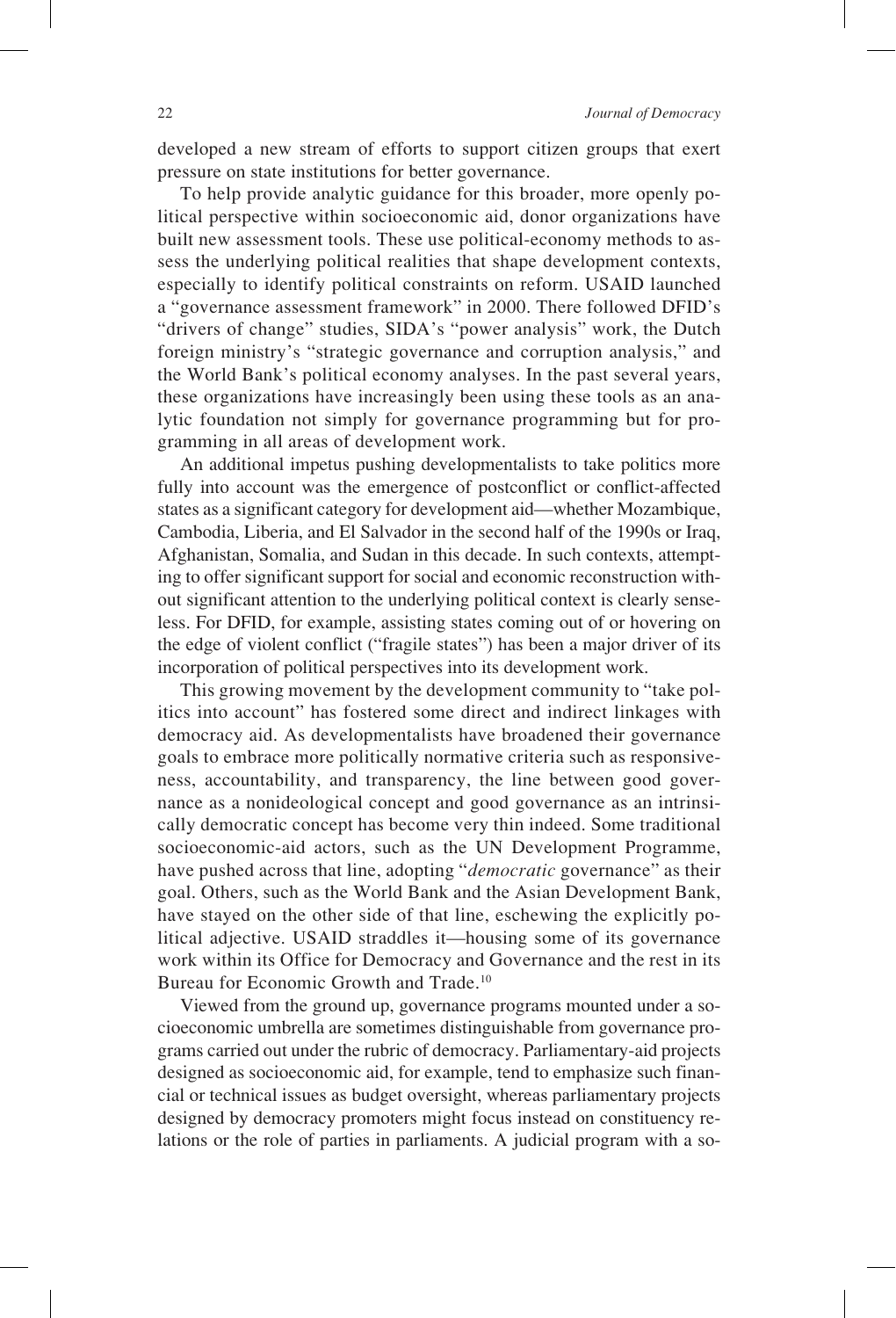cioeconomic underpinning might concentrate on commercial-law training, whereas one with democracy goals might aim to support greater judicial independence. But often the contrasting socioeconomic and political rationales end up converging around the same programmatic elements.

The same is true with regard to work on civil society development. Aid to citizen groups for the purpose of improving socioeconomic outcomes may in some cases reach different groups than civil society programs aimed at democracy building. And democracy-based civil society aid may emphasize elements that socioeconomic aid programs prefer to stay away from—for instance, helping to link up civil society organizations with political parties. Yet the basic idea of citizen groups monitoring governmental behavior and exerting pressure for greater accountability exists on both sides of the divide. Fueling citizen demand for better governance and fostering greater democratic citizen participation end up overlapping considerably in practice, despite the differing labels.

## **Occupied Territory**

In short, the trend within the development-aid community to take politics into account is leading it into programmatic territory already occupied in many cases by democracy aid. Yet the resulting connections are still only partial. This trend, though a potentially significant shift, is still struggling to solidify wide adherence within the development-aid world.<sup>11</sup> Within donor organizations, debates continue over whether the empirical evidence clearly shows that good governance is necessary for—or at least generative of—better socioeconomic outcomes. Some important studies pointing toward positive conclusions have appeared.<sup>12</sup> Yet for many developmentalists, the very existence of major country cases in which poor governance of different types—such as Vietnam's low freedom with low political accountability and Bangladesh's high corruption with weak administration—coexists with significant poverty reduction weighs heavily on the other side of the scale.

Moreover, taking politics seriously in development aid implies not just carrying out good political-economy assessments but actually incorporating those insights into innovative, politically nimble programming. Learning that a country's development is being crippled by the entrenched hold of a close circle of corrupt powerholders rooted in a particular ethnic subcommunity is one thing; doing something about it using external aid is another. Being more political implies accepting more difficult and potentially conflictive relations between donor organizations and host governments, something that those organizations are reluctant to face. And still further, honestly facing the underlying political constraints on reform tends to entail accepting greatly reduced expectations about what aid is capable of achieving—another difficulty for donors, especially in this era of heightened pressure to show results.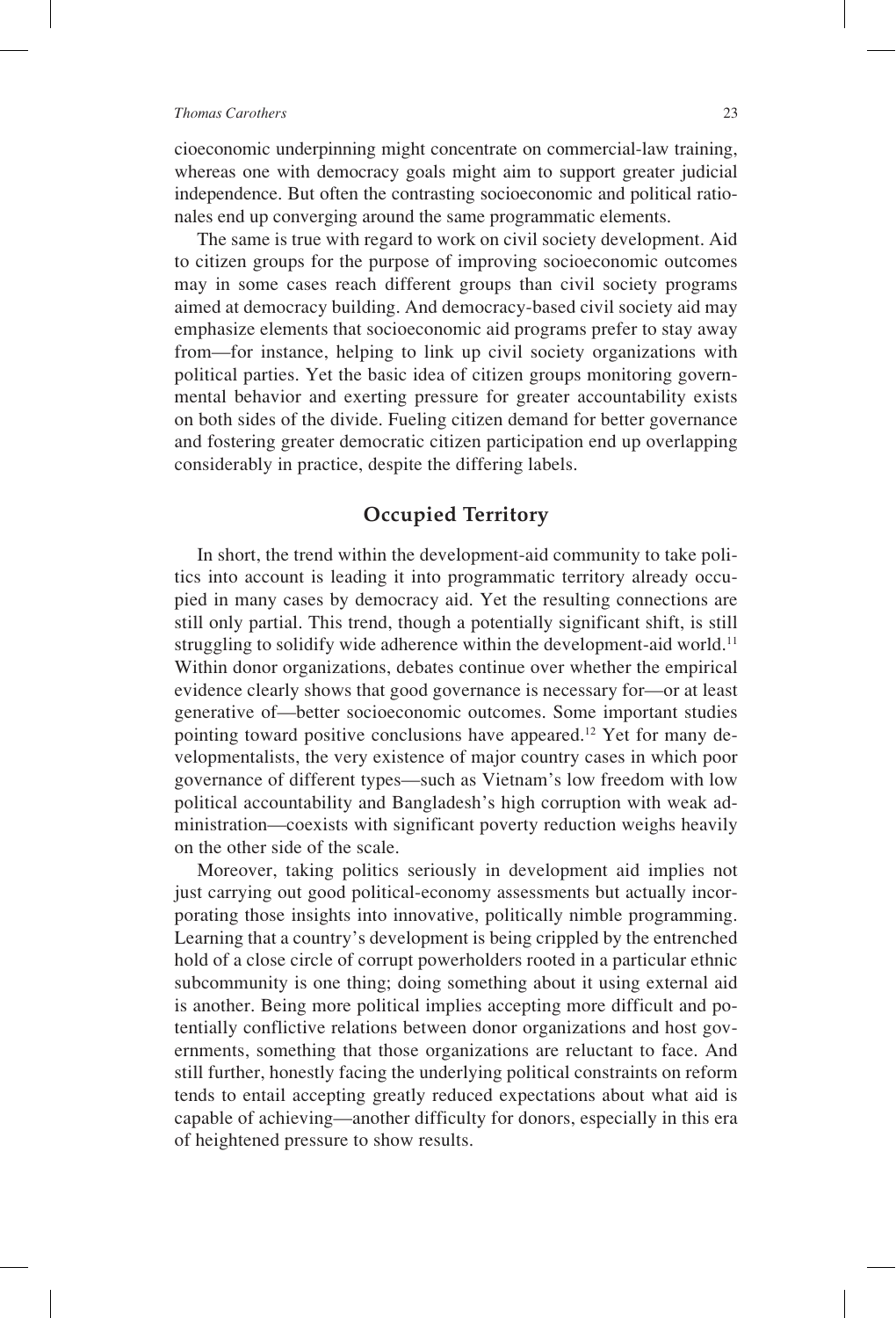Taking politics into account is thus a great challenge for developmentalists. For many, taking not just politics but *democracy* seriously as an integral part of the development enterprise remains a bridge too far. Although some development economists now accept the socioeconomic value of governance programming, few share the faith common among democracy promoters that democracy advances development. If anything, concerns in development circles about the harmful effects of attempted democratization in fragile states have been rising in this decade.13 And the visible developmental successes of various nondemocratic regimes, such as China, Ethiopia, Rwanda, Tunisia, Uganda, and Vietnam, are frequently invoked by developmentalists as evidence against the advisability of a democracy focus. The argument advanced by Amartya Sen a decade ago for reconceptualizing development to incorporate democracy as an intrinsic value has gained little hold in the development community.14 Swedish development policy is a notable exception in this regard, but a lonely one.15

In addition to harboring doubts about democracy's value for national development processes, many developmentalists continue to believe that attempting to advocate a specific political ideology would put at risk their relations with valuable governmental partners. Why, they ask, should donors jeopardize their very productive relationship on health issues with the Ethiopian government by bothering that government with troublesome democracy issues? This concern about politicizing aid relationships has only been rising in recent years as the backlash against external democracy support spreads in the developing and postcommunist worlds.<sup>16</sup>

The initial gulf between democracy support and development aid has indeed diminished. Many interconnections between the two domains now exist. When one looks closely at aid programs on the ground, the line between the two domains is often blurred or hard to find. Some democracy-aid programs have become significantly developmental in their operational methods. Even the most political of democracy-aid organizations are now connecting their work to socioeconomic concerns. Likewise, parts of the development-aid community now see the importance of politics, with democratic norms implicitly (and sometimes explicitly) part of that political perspective.

Yet the process of integration is still only partial—more a story of mutual exploration and overlap than a true integration, let alone synthesis, of values, approaches, and objectives. Strikingly, the main reasons why the two domains were initially adamant about separation still hold considerable sway. Large parts of the democracy-aid community remain at odds with a core element of the development-aid paradigm—the strong attachment to working with host governments as preferred partners and strong reluctance to work directly with actors that may seriously challenge those governments in anything other than narrow, technocratic ways. Moreover, democracy promoters question whether developmentalists believe in democracy as a positive contributor to socioeconomic progress. Democracy promoters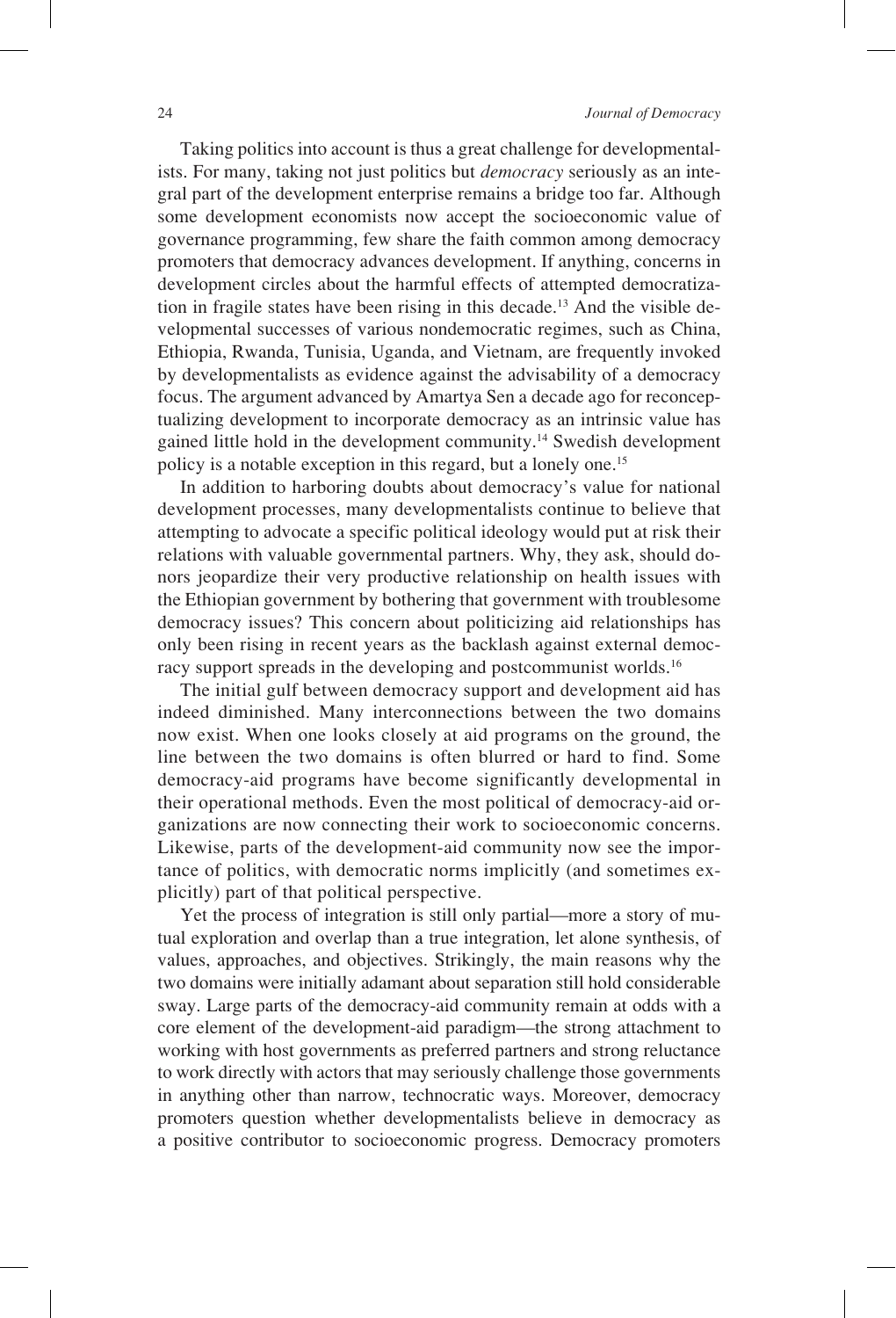worry that greater integration of the two domains would mean that democracy would receive lip service from donor organizations but in practice be watered-down into "good governance" or "political reform" and get swept under the rug whenever host governments push back in any serious way.

On the developmentalists' side, early hesitations about democracy support remain similarly persistent. Developmentalists do not share the instinctive faith of democracy promoters that democratization is good for development, nor are they sympathetic to broadening their basic conception of development to include democracy as an intrinsic element. Privately they express the concern that being "too political"—or going beyond analyzing political constraints on reform in order to facilitate political change—will hurt their overall position in the developing world.

Stepping back, we can see that several elements of the larger international context of the 1990s helped to create momentum toward integration of the democracy and development aid communities: the growing belief that dual transitions to market economies and democracy were a defining feature of the post–Cold War moment and that an integrated concept of "market democracy" was gaining preeminence in the developing world; optimism about the ability of democracy to spread anywhere, even to countries with few of the traditional "preconditions" for democracy; and a lowering of sensitivities in the developing world about cross-border political assistance after the disappearance of the superpower rivalry. And we also can see that core elements of the international context of this decade have reversed this wind: heightened concerns about the dangers of democratization in fragile states; the rising attractiveness of authoritarian models of development; the stalling or partial reversal of democracy's global advance; and the emergence of a backlash against international democracy assistance.

Thus while the integration of democracy aid and development aid seemed for a time to be a natural path, guided by the larger direction of history, it has reached only a halfway state. Bridges have been built between the two domains, but they are only partial and shaky. Given the changed, less favorable international context today, it is deeply uncertain whether the present situation is just a way station on a longer trajectory of integration or a high-water mark preceding a gradual slide back toward a greater separation, marked by mutual ambivalence and distrust.

#### **NOTES**

I thank Zachary Davis for research assistance with this article. I also thank the U.K. Department for International Development for research support and Nuffield College, Oxford University, for hosting me as a visiting fellow while I was writing the article.

I have based my analysis of the outlooks of practitioners in the democracy and development aid communities regarding the issues discussed in this article on extensive formal interviews and informal conversations with many members of both communities. On the democracy-aid side, this includes representatives of all the major North American and European democracy-aid groups. On the development side, it includes representatives of most of the